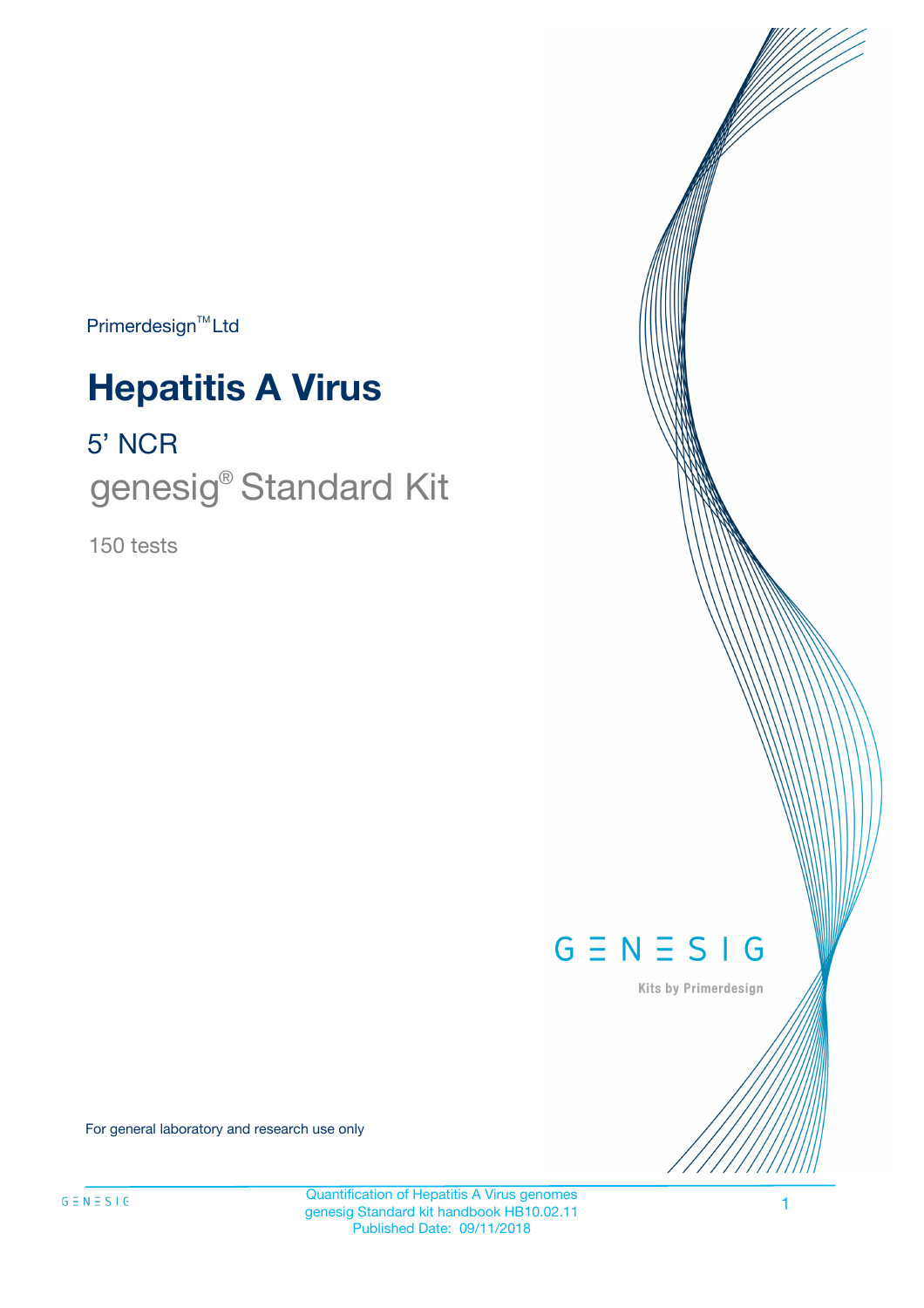## Introduction to Hepatitis A Virus

Hepatitis virus (HAV) is a non-enveloped ssRNA virus with a single serovar [1].

Hepatitis A refers to liver inflammation caused by infection with the hepatitis A virus (HAV). HAV is one of several viruses that can cause hepatitis and is one of the 3 most common hepatitis viruses in the United States. The other 2 are hepatitis B and hepatitis C.

Hepatitis A (formerly known as infectious hepatitis) is an acute infectious disease of the liver caused by the hepatovirus hepatitis A virus. Most commonly transmitted by the fecal-oral route, such as contaminated food. Unlike hepatitis B and hepatitis C, hepatitis A does not cause chronic (ongoing, long-term) disease. Although the liver does become inflamed and swollen, it heals completely in most people without any long-term damage. Once a patient has had hepatitis A, they will develop lifelong immunity to the disease.

Because of the way it is spread, the hepatitis A virus tends to occur in epidemics and outbreaks. As many as 1 in 3 people in the United States have antibody to HAV, meaning they have been exposed to the virus, but most do not become ill. The number of cases of hepatitis A in the United States varies among different communities and has not been affected significantly by the introduction of the hepatitis A vaccine since the early 1990s.

**References** 

1 Ryan KJ, Ray CG (editors) (2004). Sherris Medical Microbiology, 4th ed., McGraw Hill, 541– 4. ISBN 0838585299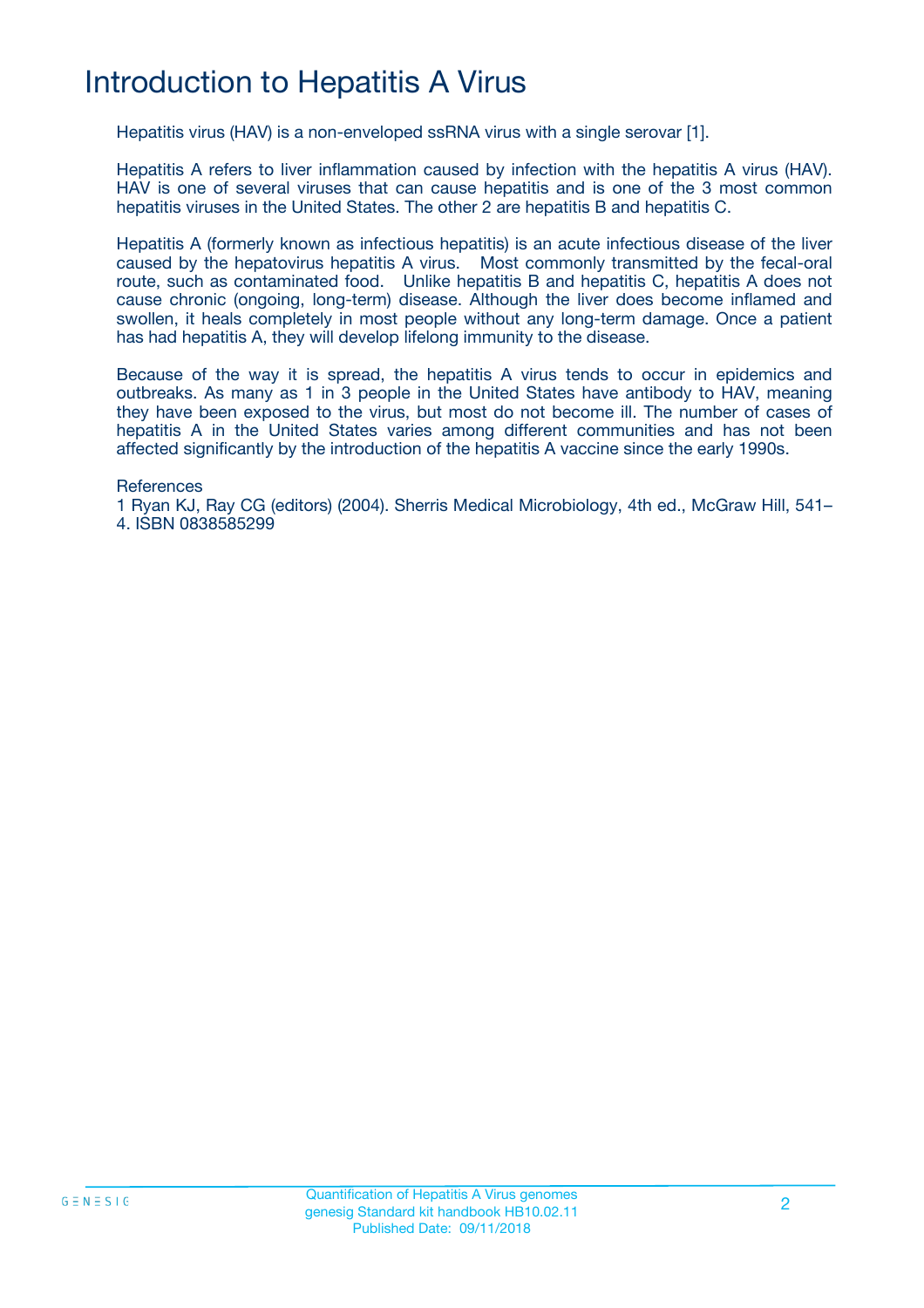## **Specificity**

The Primerdesign genesig Kit for Hepatitis A Virus (HAV) genomes is designed for the in vitro quantification of HAV genomes. The kit is designed to have a broad detection profile. Specifically, the primers represent 100% homology with over 95% of the NCBI database reference sequences available at the time of design.

The dynamics of genetic variation means that new sequence information may become available after the initial design. Primerdesign periodically reviews the detection profiles of our kits and when required releases new versions.

The primers have 100% homology with over 95% of reference sequences contained in the NCBI database and therefore has a very broad detection profile. However, due to the inherent instability of RNA viral genomes, it is not possible guarantee detection of all clinical isolates.

If you require further information, or have a specific question about the detection profile of this kit then please send an e.mail to enquiry@primerdesign.co.uk and our bioinformatics team will answer your question.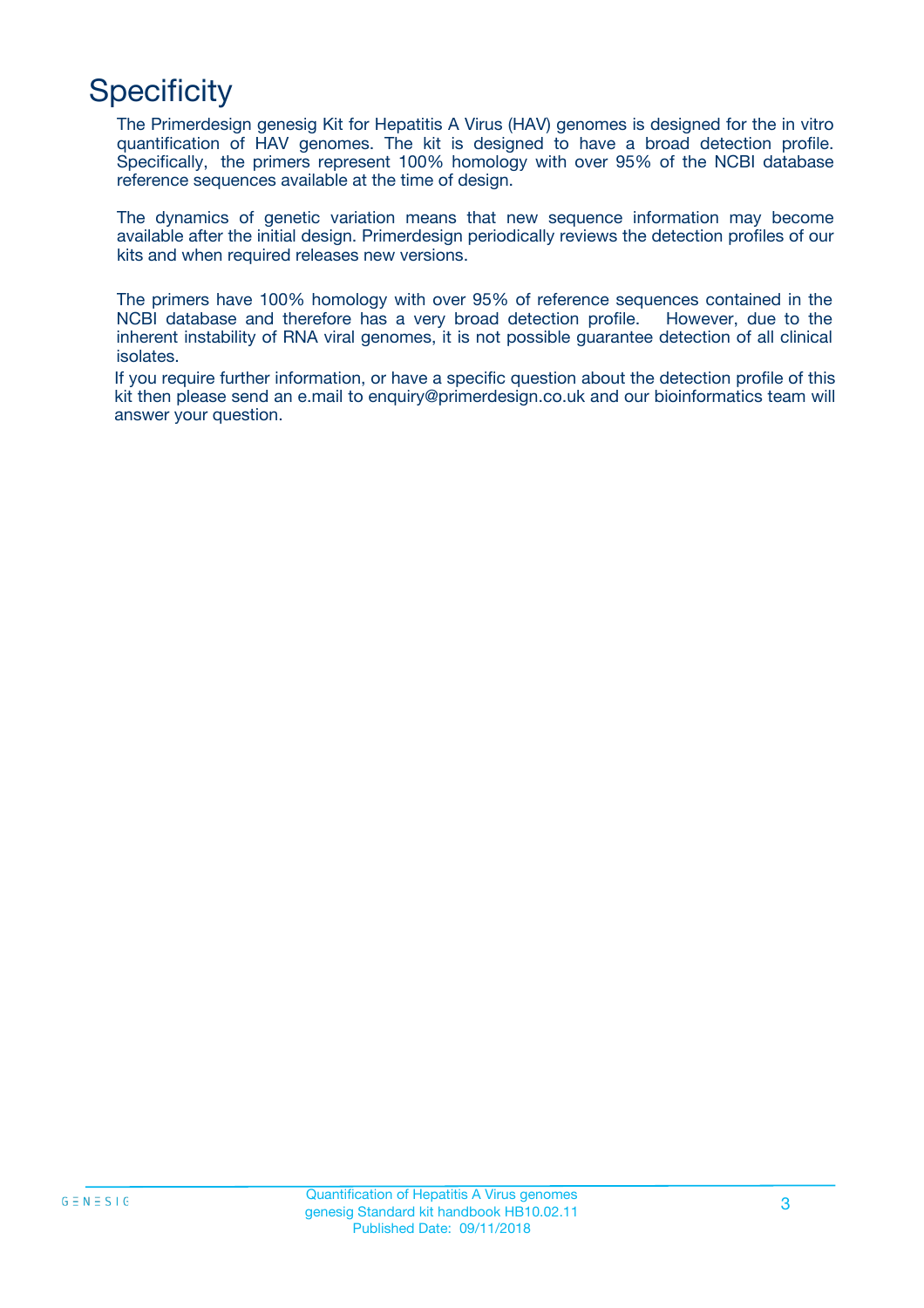### Kit contents

- **HAV specific primer/probe mix (150 reactions BROWN)** FAM labelled
- **HAV positive control template (for Standard curve RED)**
- **RNase/DNase free water (WHITE)** for resuspension of primer/probe mixes
- **Template preparation buffer (YELLOW)** for resuspension of positive control template and standard curve preparation

### **Reagents and equipment to be supplied by the user**

#### **Real-time PCR Instrument**

#### **Extraction kit**

This kit is recommended for use with genesig Easy DNA/RNA Extraction kit. However, it is designed to work well with all processes that yield high quality RNA and DNA with minimal PCR inhibitors.

**oasigTM lyophilised OneStep or Precision**®**PLUS OneStep 2X RT-qPCR Master Mix** Contains complete OneStep RT-qPCR master mix

**Pipettors and Tips**

**Vortex and centrifuge**

**Thin walled 1.5 ml PCR reaction tubes**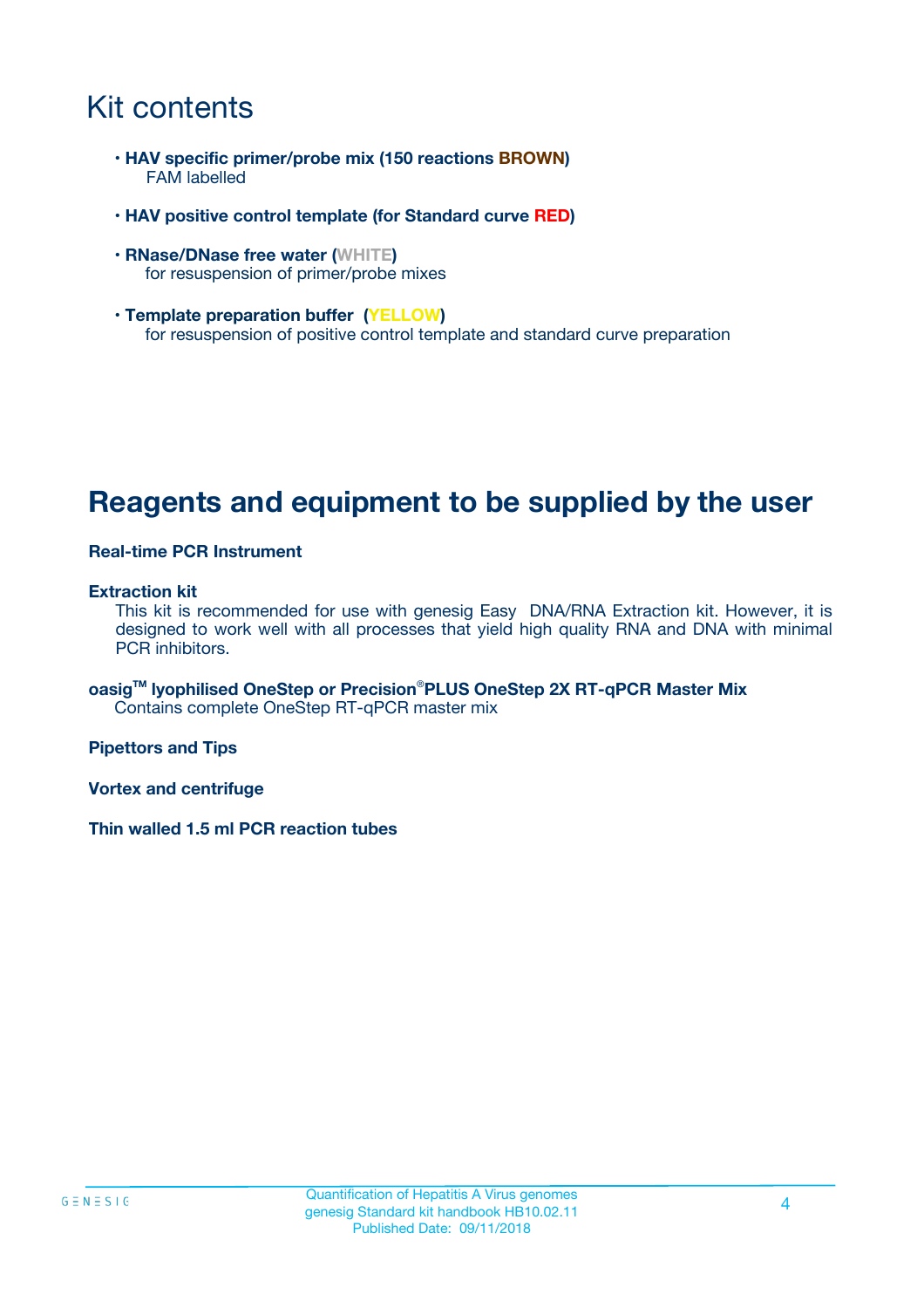### Kit storage and stability

This kit is stable at room temperature but should be stored at -20ºC on arrival. Once the lyophilised components have been resuspended they should not be exposed to temperatures above -20°C for longer than 30 minutes at a time and unnecessary repeated freeze/thawing should be avoided. The kit is stable for six months from the date of resuspension under these circumstances.

If a standard curve dilution series is prepared this can be stored frozen for an extended period. If you see any degradation in this serial dilution a fresh standard curve can be prepared from the positive control.

Primerdesign does not recommend using the kit after the expiry date stated on the pack.

### Suitable sample material

All kinds of sample material suited for PCR amplification can be used. Please ensure the samples are suitable in terms of purity, concentration, and RNA/DNA integrity. Always run at least one negative control with the samples. To prepare a negative-control, replace the template RNA sample with RNase/DNase free water.

### Dynamic range of test

Under optimal PCR conditions genesig HAV detection kits have very high priming efficiencies of >95% and can detect less than 100 copies of target template.

### Notices and disclaimers

This product is developed, designed and sold for research purposes only. It is not intended for human diagnostic or drug purposes or to be administered to humans unless clearly expressed for that purpose by the Food and Drug Administration in the USA or the appropriate regulatory authorities in the country of use. During the warranty period Primerdesign genesig detection kits allow precise and reproducible data recovery combined with excellent sensitivity. For data obtained by violation to the general GLP guidelines and the manufacturer's recommendations the right to claim under guarantee is expired. PCR is a proprietary technology covered by several US and foreign patents. These patents are owned by Roche Molecular Systems Inc. and have been sub-licensed by PE Corporation in certain fields. Depending on your specific application you may need a license from Roche or PE to practice PCR. Additional information on purchasing licenses to practice the PCR process may be obtained by contacting the Director of Licensing at Roche Molecular Systems, 1145 Atlantic Avenue, Alameda, CA 94501 or Applied Biosystems business group of the Applera Corporation, 850 Lincoln Centre Drive, Foster City, CA 94404. In addition, the 5' nuclease assay and other homogeneous amplification methods used in connection with the PCR process may be covered by U.S. Patents 5,210,015 and 5,487,972, owned by Roche Molecular Systems, Inc, and by U.S. Patent 5,538,848, owned by The Perkin-Elmer Corporation.

### Trademarks

Primerdesign™ is a trademark of Primerdesign Ltd.

genesig $^\circledR$  is a registered trademark of Primerdesign Ltd.

The PCR process is covered by US Patents 4,683,195, and 4,683,202 and foreign equivalents owned by Hoffmann-La Roche AG. BI, ABI PRISM® GeneAmp® and MicroAmp® are registered trademarks of the Applera Genomics (Applied Biosystems Corporation). BIOMEK® is a registered trademark of Beckman Instruments, Inc.; iCycler™ is a registered trademark of Bio-Rad Laboratories, Rotor-Gene is a trademark of Corbett Research. LightCycler™ is a registered trademark of the Idaho Technology Inc. GeneAmp®, TaqMan® and AmpliTaqGold® are registered trademarks of Roche Molecular Systems, Inc., The purchase of the Primerdesign™ reagents cannot be construed as an authorization or implicit license to practice PCR under any patents held by Hoffmann-LaRoche Inc.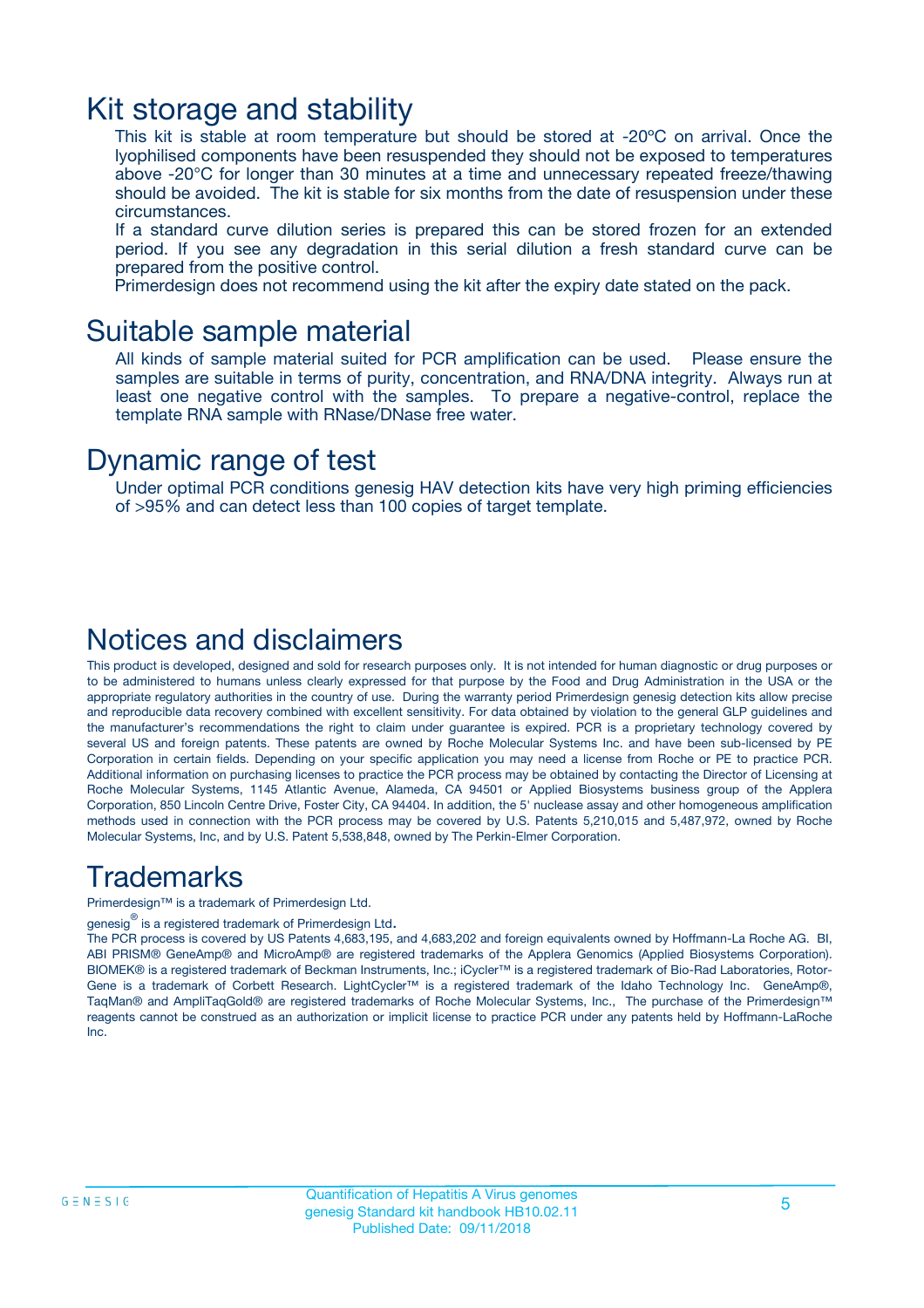## Principles of the test

#### **Real-time PCR**

A HAV specific primer and probe mix is provided and this can be detected through the FAM channel.

The primer and probe mix provided exploits the so-called TaqMan® principle. During PCR amplification, forward and reverse primers hybridize to the HAV cDNA. A fluorogenic probe is included in the same reaction mixture which consists of a DNA probe labeled with a 5`-dye and a 3`-quencher. During PCR amplification, the probe is cleaved and the reporter dye and quencher are separated. The resulting increase in fluorescence can be detected on a range of qPCR platforms.

#### **Positive control**

For copy number determination and as a positive control for the PCR set up, the kit contains a positive control template. This can be used to generate a standard curve of HAV copy number / Cq value. Alternatively the positive control can be used at a single dilution where full quantitative analysis of the samples is not required. Each time the kit is used, at least one positive control reaction must be included in the run. A positive result indicates that the primers and probes for detecting the target HAV gene worked properly in that particular experimental scenario. If a negative result is obtained the test results are invalid and must be repeated. Care should be taken to ensure that the positive control does not contaminate any other kit component which would lead to false-positive results. This can be achieved by handling this component in a Post PCR environment. Care should also be taken to avoid cross-contamination of other samples when adding the positive control to the run. This can be avoided by sealing all other samples and negative controls before pipetting the positive control into the positive control well.

#### **Negative control**

To validate any positive findings a negative control reaction should be included every time the kit is used. For this reaction the RNase/DNase free water should be used instead of template. A negative result indicates that the reagents have not become contaminated while setting up the run.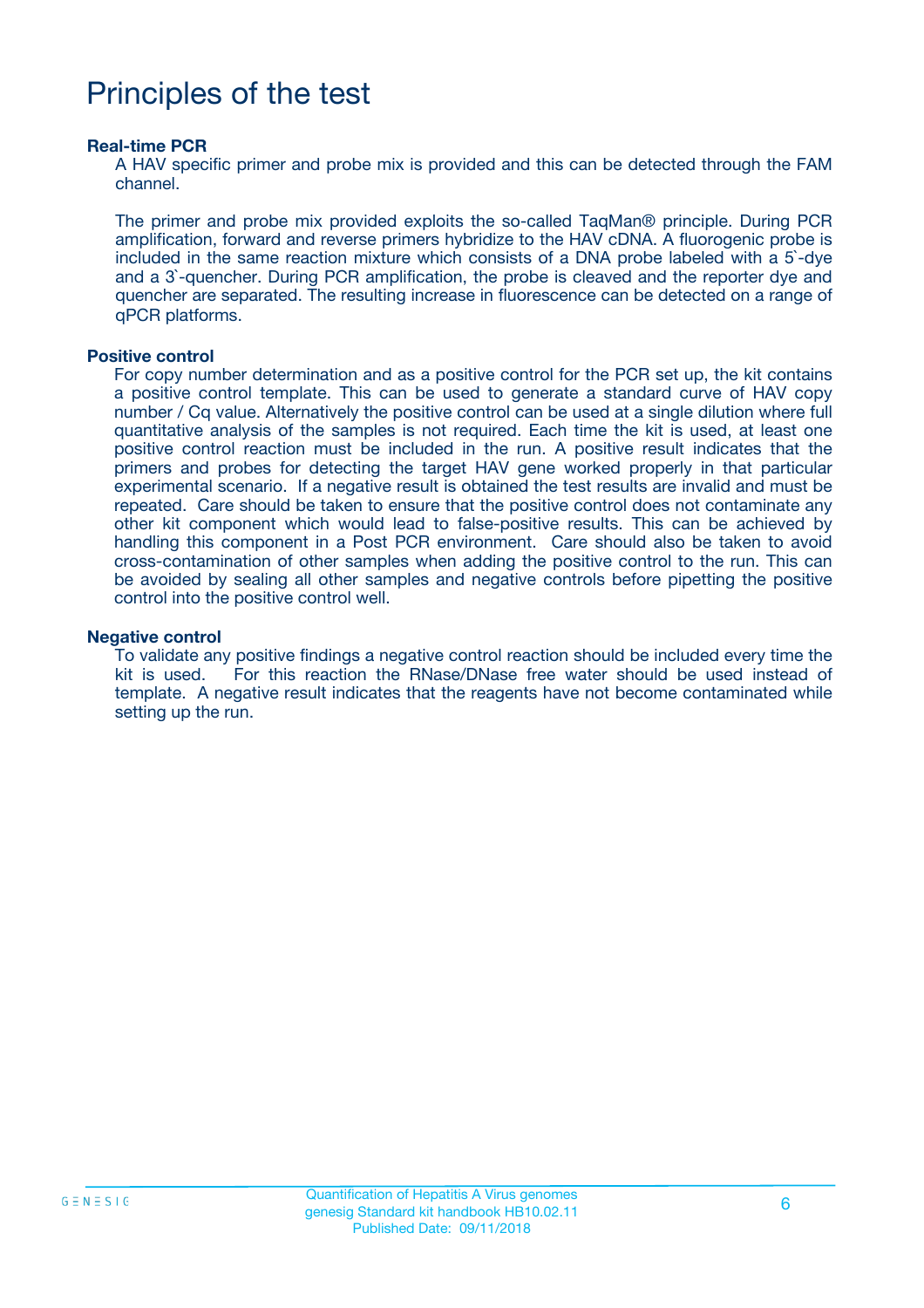### Resuspension protocol

To minimize the risk of contamination with foreign DNA, we recommend that all pipetting be performed in a PCR clean environment. Ideally this would be a designated PCR lab or PCR cabinet. Filter tips are recommended for all pipetting steps.

#### **1. Pulse-spin each tube in a centrifuge before opening.**

This will ensure lyophilised primer and probe mix is in the base of the tube and is not spilt upon opening the tube.

#### **2. Resuspend the kit components in the RNase/DNase free water supplied, according to the table below:**

To ensure complete resuspension, vortex each tube thoroughly.

| Component - resuspend in water | <b>Nolume</b> |
|--------------------------------|---------------|
| <b>Pre-PCR pack</b>            |               |
| HAV primer/probe mix (BROWN)   | $165$ µ       |

#### **3. Resuspend the positive control template in the template preparation buffer supplied, according to the table below:**

To ensure complete resuspension, vortex the tube thoroughly.

| Component - resuspend in template preparation buffer |        |
|------------------------------------------------------|--------|
| <b>Post-PCR heat-sealed foil</b>                     |        |
| HAV Positive Control Template (RED) *                | 500 µl |

\* This component contains high copy number template and is a VERY significant contamination risk. It must be opened and handled in a separate laboratory environment, away from the other components.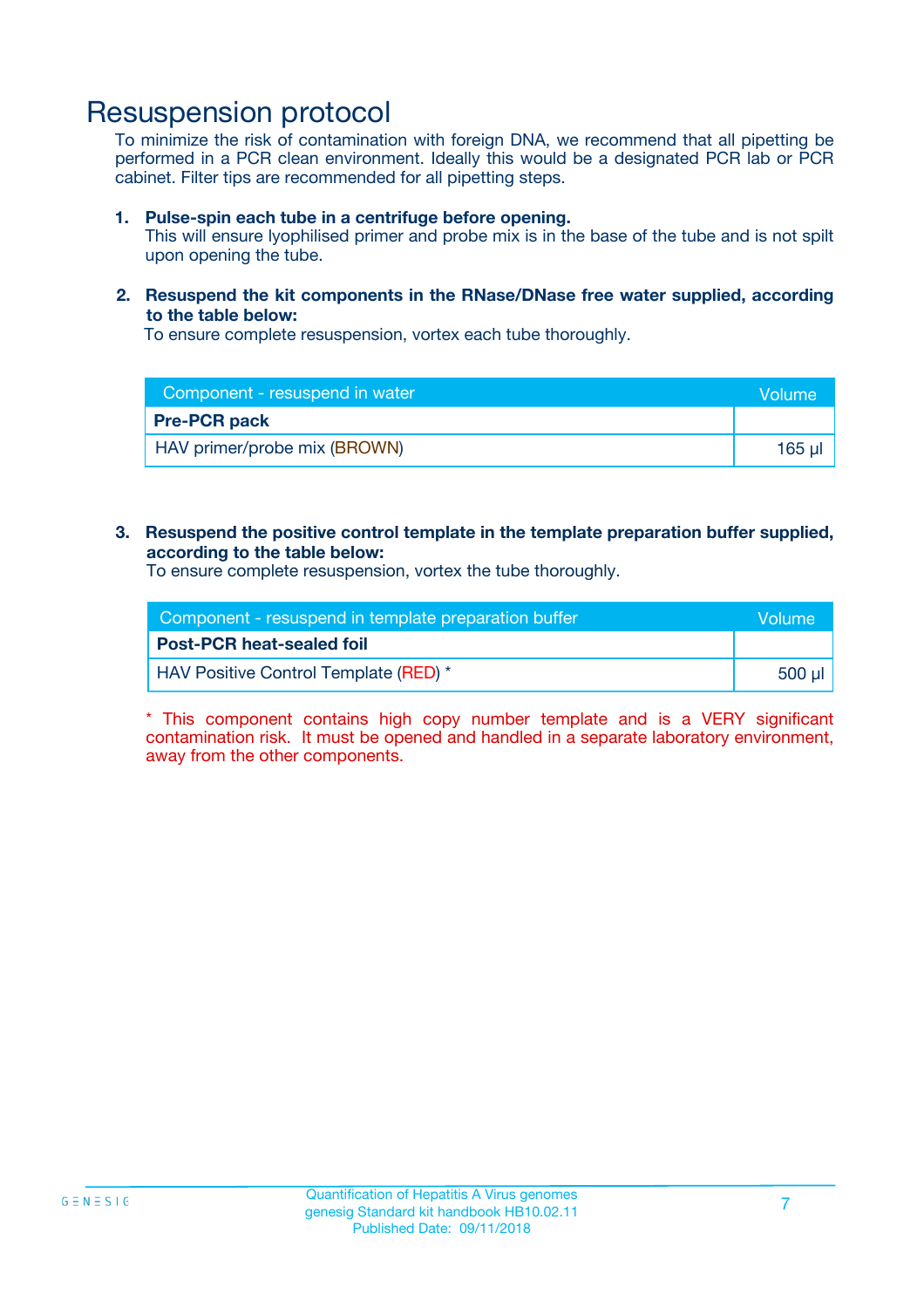### OneStep RT-qPCR detection protocol

A OneStep approach combining the reverse transcription and amplification in a single closed tube is the preferred method. If, however, a two step approach is required see page 10.

#### **For optimum performance and sensitivity.**

All pipetting steps and experimental plate set up should be performed on ice. After the plate is poured proceed immediately to the OneStep amplification protocol. Prolonged incubation of reaction mixes at room temperature can lead to PCR artifacts that reduce the sensitivity of detection.

**1. For each RNA sample prepare a reaction mix according to the table below:** Include sufficient reactions for positive and negative controls.

| Component                                                    | <b>Volume</b> |
|--------------------------------------------------------------|---------------|
| oasig OneStep or PrecisionPLUS OneStep 2X RT-qPCR Master Mix | 10 µl         |
| HAV primer/probe mix (BROWN)                                 | 1 µI          |
| <b>RNase/DNase free water (WHITE)</b>                        | 4 µl          |
| <b>Final Volume</b>                                          | <u>15 µl</u>  |

- **2. Pipette 15µl of this mix into each well according to your qPCR experimental plate set up.**
- **3. Pipette 5µl of RNA template into each well, according to your experimental plate set up.**

For negative control wells use 5µl of RNase/DNase free water. The final volume in each well is 20ul.

**4. If a standard curve is included for quantitative analysis prepare a reaction mix according to the table below:**

| Component                                                    | Volume |
|--------------------------------------------------------------|--------|
| oasig OneStep or PrecisionPLUS OneStep 2X RT-qPCR Master Mix | 10 µl  |
| HAV primer/probe mix (BROWN)                                 | 1 µl   |
| <b>RNase/DNase free water (WHITE)</b>                        | 4 µl   |
| <b>Final Volume</b>                                          | 15 µl  |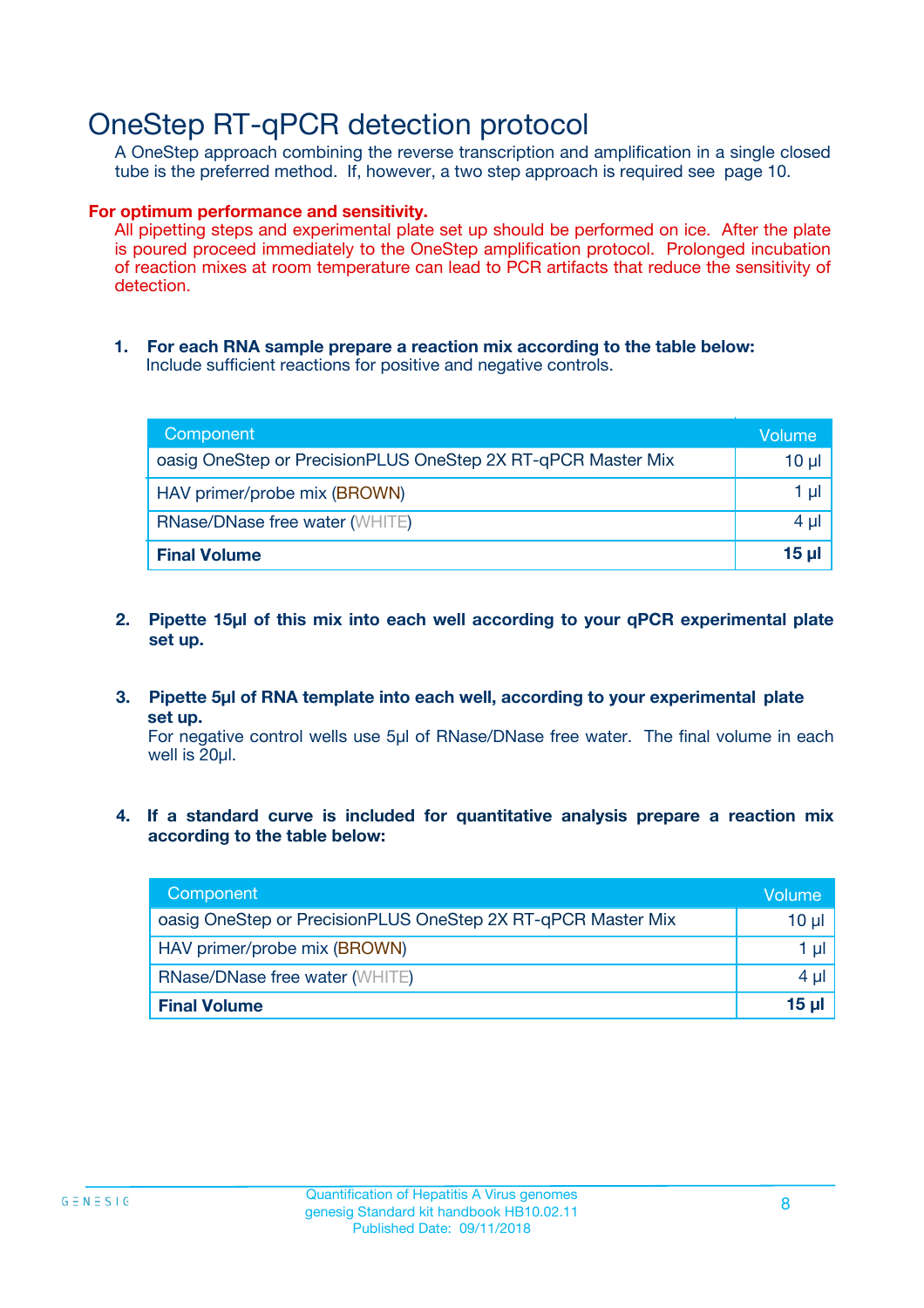#### **5. Preparation of standard curve dilution series**

- 1) Pipette 90µl of template preparation buffer into 5 tubes and label 2-6
- 2) Pipette 10µl of Positive Control Template (RED) into tube 2
- 3) Vortex thoroughly
- 4) Change pipette tip and pipette 10µl from tube 2 into tube 3
- 5) Vortex thoroughly

Repeat steps 4 and 5 to complete the dilution series

| <b>Standard Curve</b>         | Copy Number*           |
|-------------------------------|------------------------|
| Tube 1 Positive control (RED) | $2 \times 10^5$ per µl |
| Tube 2                        | $2 \times 10^4$ per µl |
| Tube 3                        | $2 \times 10^3$ per µl |
| Tube 4                        | $2 \times 10^2$ per µl |
| Tube 5                        | 20 per µl              |
| Tube 6                        | 2 per µl               |

\*The quantitative results produced by the genesig HAV kit can be converted to International Units by multiplying copy numbers by 34.5. This conversion factor was developed using RNA/DNA extracted (where applicable) from the WHO International Standard for HAV.

Users of this kit are advised that the conversion factor serves as a guide. For the highest level of accuracy, it is best practice to calculate conversion factors independently using the WHO International Standard. If unsure, please contact your local sales representative for details regarding the generation of the conversion factor to ensure it is applied in the most appropriate fashion.

**6. Pipette 5µl of standard template into each well for the standard curve according to your plate set up**

The final volume in each well is 20ul.

## OneStep RT-qPCR amplification protocol

Amplification conditions using oasig OneStep or PrecisionPLUS OneStep 2X RT-qPCR Master Mix.

|             | <b>Step</b>                  | <b>Time</b>      | <b>Temp</b>    |
|-------------|------------------------------|------------------|----------------|
|             | <b>Reverse Transcription</b> | $10 \text{ min}$ | 55 °C          |
|             | Enzyme activation            | 2 min            | $95^{\circ}$ C |
| Cycling x50 | Denaturation                 | 10 <sub>s</sub>  | $95^{\circ}$ C |
|             | <b>DATA COLLECTION *</b>     | 60 s             | $60^{\circ}$ C |

\* Fluorogenic data should be collected during this step through the FAM channel